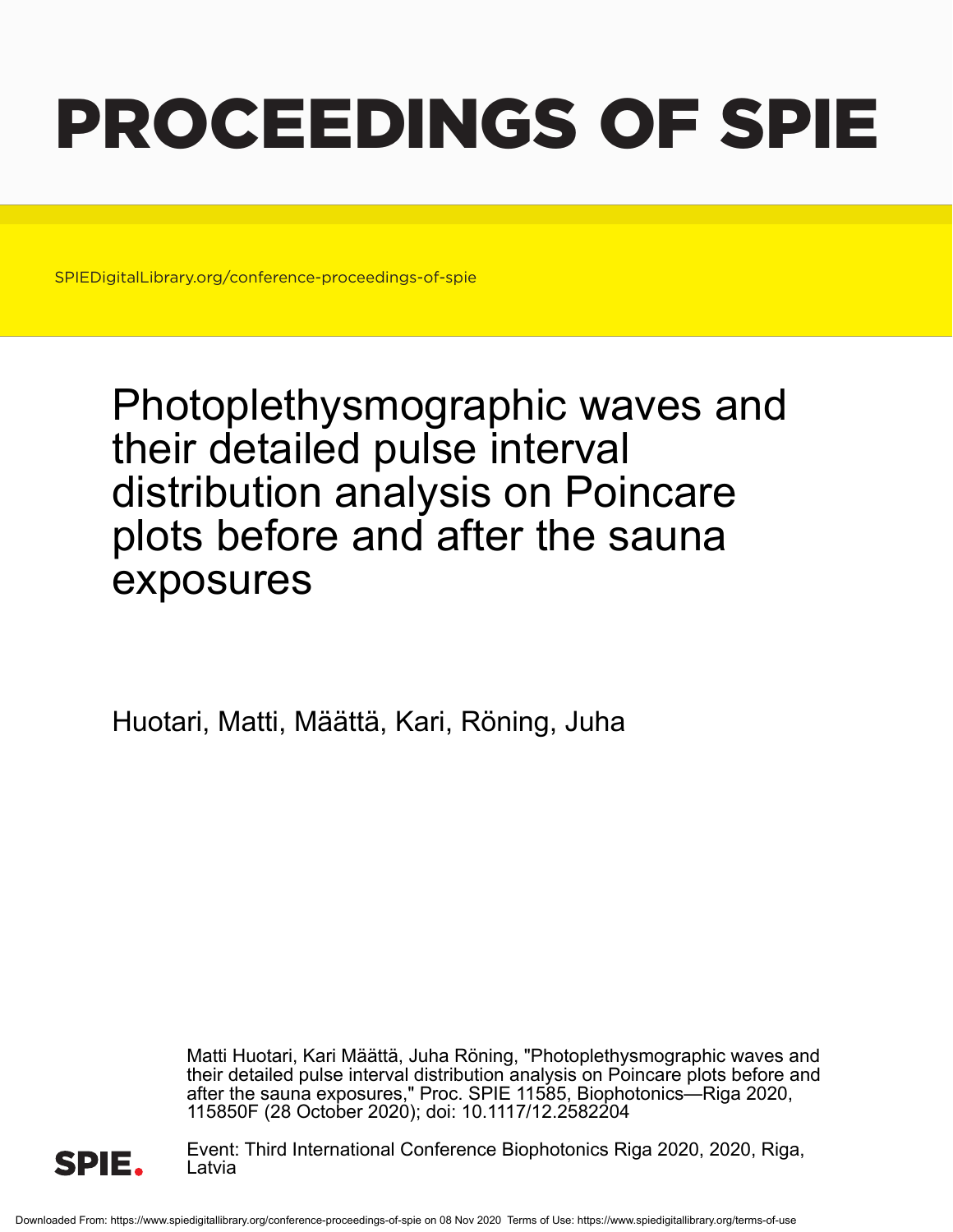# **Photoplethysmographic waves and their detailed pulse interval distribution analysis on Poincare plots before and after the sauna exposures**

**Matti Huotari<sup>1</sup> , Kari Määttä<sup>2</sup> , Juha Röning<sup>1</sup>** <sup>1</sup>University of Oulu, BISG, Oulu, Finland, <sup>2</sup>University of Oulu, CAS, Oulu, Finland E-mails:(matti.huotari7@gmail.com, Kari.Maatta@oulu.fi, Juha.Roning@oulu.fi)

## **ABSTRACT**

Photoplethysmography (PPG) has proved to be valuable signal carrier information from many biomedical sources. Especially, sauna studies have shown that heart pulse inter beat intervals, heart rate variability (HRV), shape and morphology of PPG can provide much interesting information about arterial elasticity during and after a sauna exposure. These parameters are pulse amplitude, pulse width, and pulse to pulse beat intervals changes caused by the sauna exposure. In our preliminary study there is searched on heart pulse variability information and other hemodynamic parameters. However, there is not yet standard detailed calculation algorithms for these parameters. Merged Poincaré plots, or so called return maps, could give valuable information which is here at the first time noticed.

**Keywords:** Photoplethysmography, infrared LED, red LED, photosensitive diode, phase sensitive detection, heart rate variability, merged Poincaré plot, sauna exposure, heart rate recovery

# **1. INTRODUCTION**

Photoplethysmographic (PPG) recordings are affected by physiological factors related to the transmission of the pulse wave through the vascular bed. The accuracy of the PPG pulse wave detection depends on the pulse morphology and the recording site. There is a need to define the accurate fiducial point for performing a pulse rate variability (PRV) analysis under non-stationary conditions based on different PPG sensor locations, finger or toe during sauna exposures (SE). That's why to show that the existence of the wave length components is consistent and repeatable. However, our study would involve more subjects as the PPG signals registered from the finger with the RED and INFRARED LED lights. The PPG RED and INFRARED light measured from the finger differ from each other on the amplitude, but not much on the inter beat interval between the maxima of the second derivative PPG (SDPPG) waves. The large deviations, however, appear on a few cases. PPG measurements in rest it are easily done. PPG pulse series can be analyzed using the merged Poincaré plot analysis. This analysis was extended to evaluate PRV as a surrogate of heart rate variability (HRV) which can change by a SE. Various fields of medical technology use the quantification of HRV as an indicator of autonomic nervous system function, but have not recognized the importance of using standardized methods for the analysis of heart rate variability. The purpose of this study was to evaluate the effect of sauna exposure on HRV indicator values on the Poincaré plots. High levels of HRV values are generally signs of healthy efficient autonomic mechanisms of sympathetic and parasympathetic neural systems that characterize individuals like sport people. Low or reduced HRV values often shows an autonomic nervous system malfunction and may predict becoming health problems. The most relevant fiducial points are found is the first wave a of the second derivative of PPG waves  $(SDPPG)^1$ . In practice, Poincaré plots are an intuitive and commonly used nonlinear time based method to assess complex biosystems and biosignals. Our preliminary results demonstrated that the combination of two or more merged Poincaré plots could show promise as a method for distinguishing between different vascular functions. Using the merged Poincaré plots, both PPG and SDPTG technologies which are in many medical devices that are available in many hospital clinics. The ability of measuring HRV, blood oxygen saturation, blood pressure, cardiac output, and blood stroke volume for assessing autonomic function, detecting peripheral vascular disease, and predicting the risk of atherosclerosis reflecting the importance of these techniques. Because atherosclerosis disease is not homogeneous phenomena, it can depend on the blood viscosity. On the other hand, viscosity depends on red blood cells, their membrane elasticity, other blood molecules, and body temperature.

> Biophotonics—Riga 2020, edited by Janis Spigulis, Proc. of SPIE Vol. 11585, © 2020 SPIE · CCC code: 0277-786X/20/\$21 · doi: 10.1117/12.2582204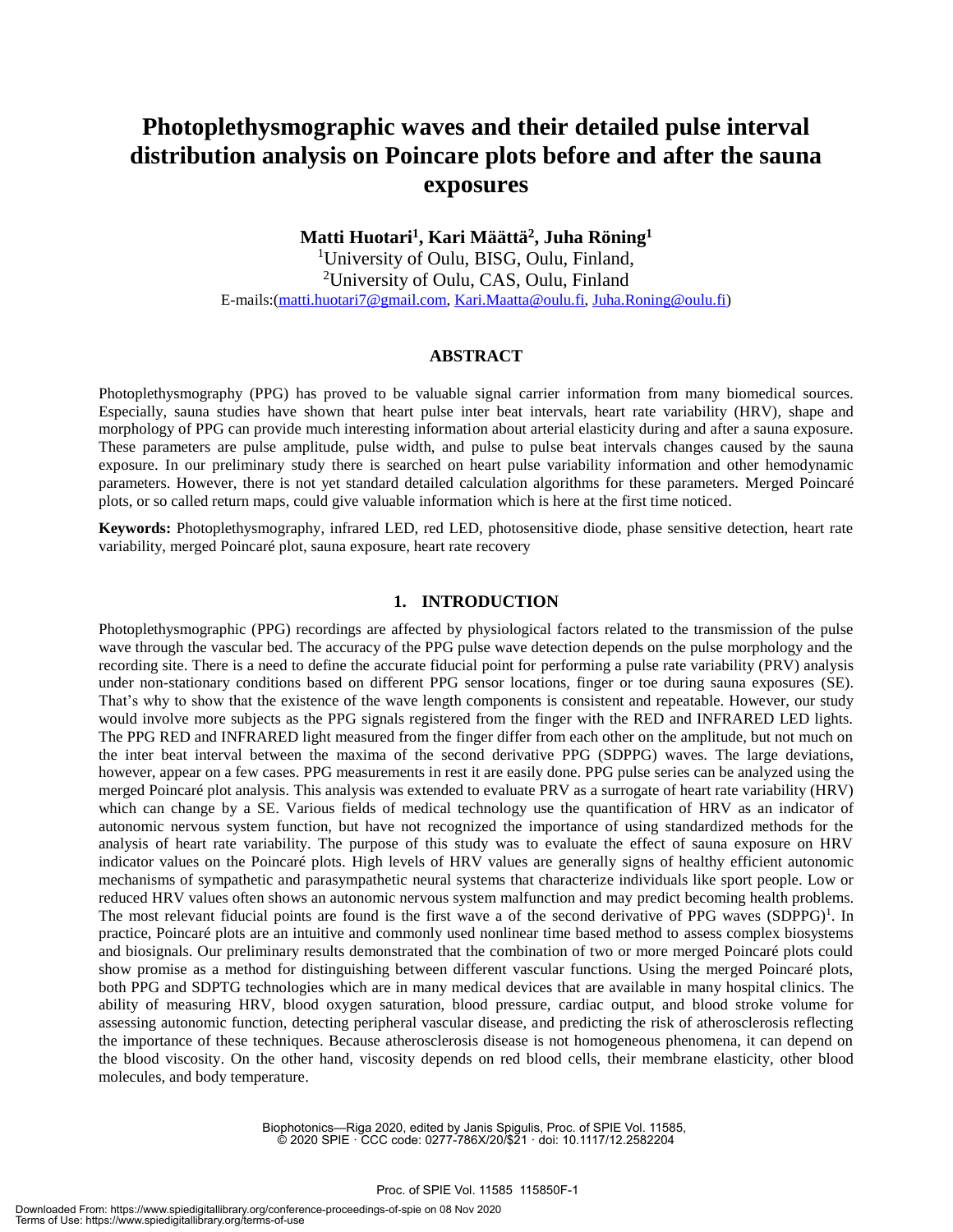# **2. MATERIALS AND METHODOLOGY**

#### **2.1 Photoplethysmography**

PPG sensors are based on LEDs, photosensitive detector, and optoelectronic amplifier circuit. It makes possible to consider the origins of the PPG waveform characteristics. Finger and toe pulse waves are measured by 660 (red) & 940 (infrared) nm in the PPG transmittance probes based on phase sensitive detection (PSD) at 1 kHz sampling frequency.

#### **2.2 Subjects under study**

The studies was approved by the ethical review boards of the Oulu University, Oulu University Hospital and the Finnish National Supervisory Authority of Health and Welfare (VALVIRA). Informed consents were obtained from the test subjects, who abstained from alcohol, caffeine, and strenuous exercise in the 24 h up to the day of the tests. We recorded on 25 healthy subjects (4 females + 21 males) with a mean age of  $43.04 \pm 14.62$  S.D. years without known cardiovascular disorders. In the Table 1 is listed and shown in the Figure 3. In practice, the PPG measurement protocol was as follows: the subject was measured before the sauna exposure in the dressing room at the 22oC. There was no delay after the sauna exposure before the measurement was taken immediately. There was no indication that the increased body temperature would affect the performance of the PPG sensors according to the followed measurement

#### **3. RESULTS**

For the comparison of the red and infrared PPG pulse wave in the merged Poincaré plots are shown in Figure 1 for a 31 years male person. When the triangles are merged, then they form a star, as in Figure 1. In the Figure 1 Poincaré plot is shown.



Figure 1. An example of a merged Poincare plot containing the infrared (red) and red (blue) IBIi vs IBIi+1 values for a 32 years male subject before the SE. The Poincare parameters (SD1 & SD2 and a fitted ellipse) are shown for the subject's finger (red fr & infrared fir). The comparison of the red and infrared PPG pulse wave in the merged Poincaré plot is constructed so that the infrared PPG pulse inter beat intervals (IBIfir) are shown by a red triangle pointing up, and the red PPG pulses, IBIfr, are marked by a blue triangle pointing down. The unit of the both axis is 1 ms  $(=1/1kHz)$ .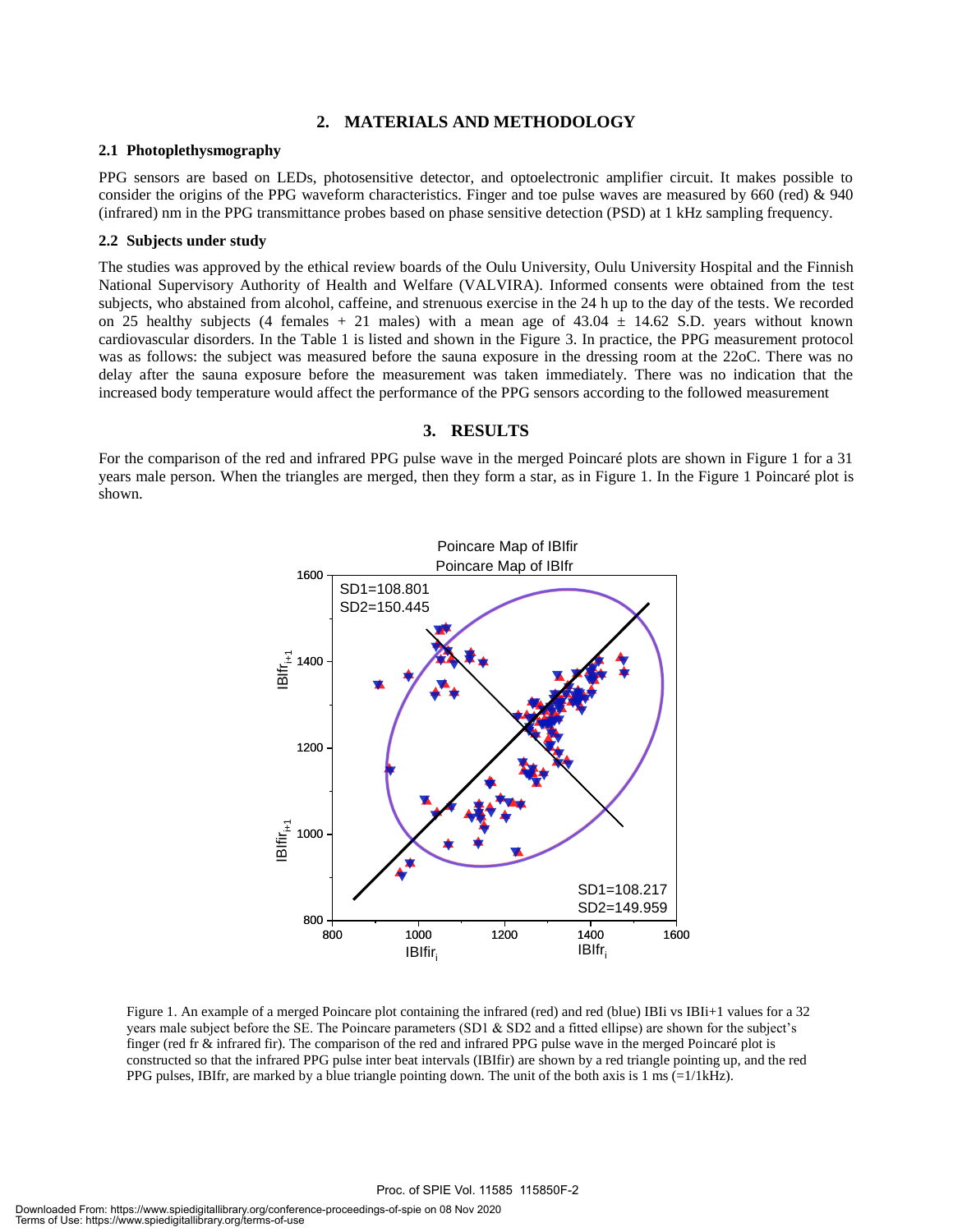

Figure 2. An example of a merged Poincare plot containing also the infrared (red) and red (blue) IBI<sub>i</sub> vs IBI<sub>i+1</sub> values for a 32 years male subject after the SE. The Poincare parameters (SD1 & SD2 and a fitted ellipse) are shown for the subject's finger (red fr & infrared fir). The comparison of the red and infrared PPG pulse wave in the merged Poincaré plot is constructed as in the Figure 1. The unit of the both axis is 1 ms.

| G | SD <sub>1</sub> | SD2<br>(bs) | SD <sub>1</sub> | SD2<br>(as) | SD1/<br>SD2 | SD2/<br>SD1 | Diffe<br>rence | Areal (bs) | Area <sub>2</sub><br>(as) |
|---|-----------------|-------------|-----------------|-------------|-------------|-------------|----------------|------------|---------------------------|
| m | 9.266           | 37.642      | 6.054           | 36.166      | 0.246       | 0.167       | $-0.078$       | 1095.20    | 687.500                   |
| m | 54.195          | 99.425      | 13.807          | 51.158      | 0.545       | 0.270       | $-0.275$       | 16919.38   | 2217.900                  |
| m | 99.020          | 130.190     | 133.560         | 162.084     | 0.760       | 0.824       | 0.06345        | 40479.661  | 67974.530                 |
| m | 32.609          | 47.820      | 8.645           | 13.348      | 0.682       | 0.648       | $-0.034$       | 4896.398   | 362.330                   |
| m | 21.212          | 30.360      | 9.383           | 16.400      | 0.699       | 0.572       | $-0.127$       | 2022.148   | 483.190                   |
|   | 28.403          | 69.543      | 10.575          | 17.465      | 0.408       | 0.605       | 0.197          | 6202.222   | 579.930                   |
| m | 8.031           | 19.701      | 12.834          | 21.724      | 0.408       | 0.591       | 0.183          | 496.807    | 875.450                   |
| m | 80.827          | 157.932     | 17.721          | 44.068      | 0.512       | 0.402       | $-0.110$       | 40082.633  | 2452.117                  |
| m | 17.526          | 52.916      | 17.342          | 42.964      | 0.331       | 0.404       | 0.072          | 2912.054   | 2339.556                  |
| m | 8.986           | 27.830      | 5.178           | 26.653      | 0.323       | 0.194       | $-0.129$       | 785.252    | 433.350                   |
| m | 28.900          | 34.427      | 14.616          | 18.266      | 0.839       | 0.800       | $-0.039$       | 3124.112   | 838.313                   |
| m | 6.865           | 16.503      | 1.968           | 6.042       | 0.416       | 0.326       | $-0.090$       | 355.740    | 37.337                    |

Table 1. The results (SD1 (ms), SD2 (ms), the area (ms<sup>2</sup>) of ellipse before (bs) and after (as) SE, 25 test persons (G=gender).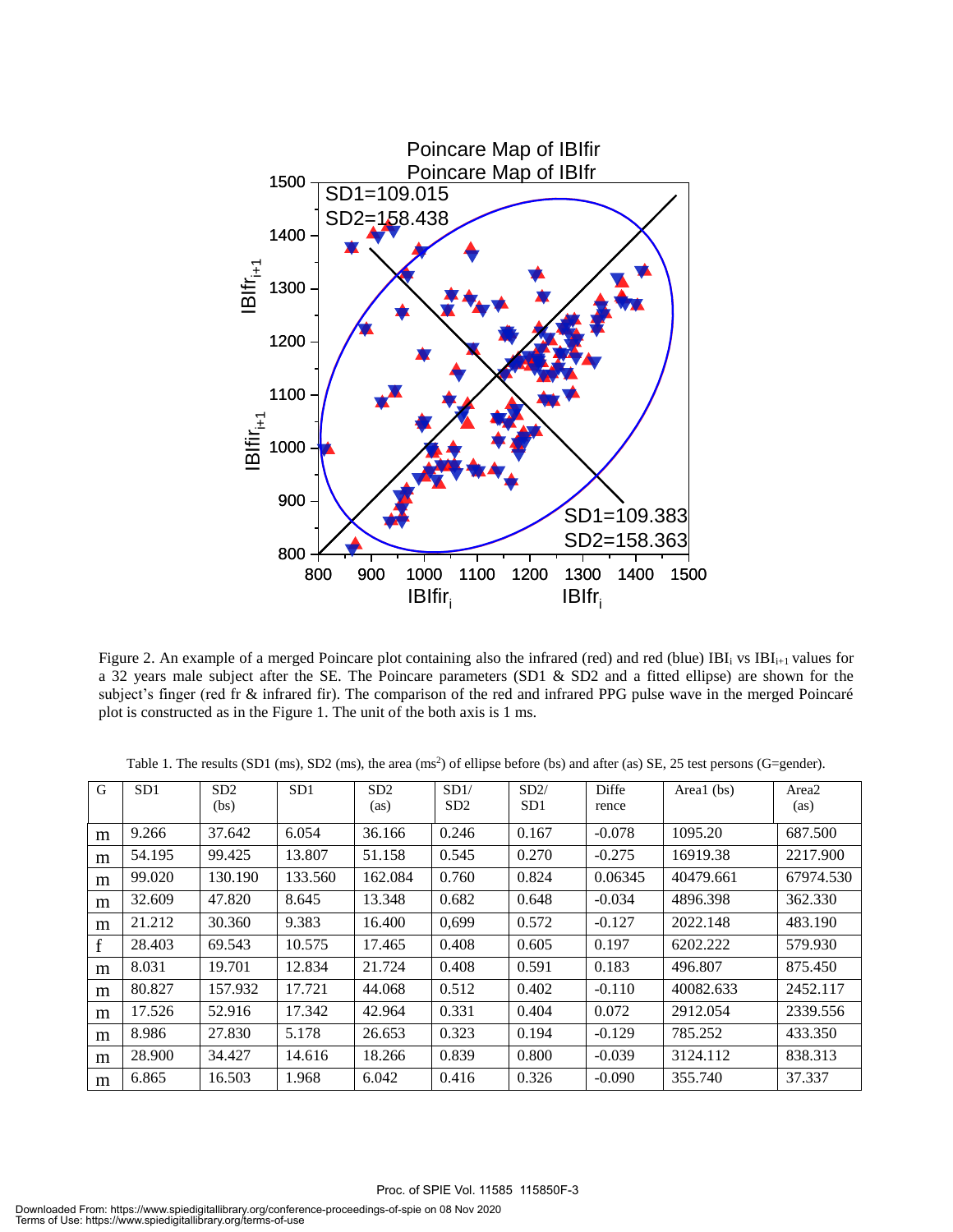| m | 15.786 | 51.892  | 7.656   | 20.600  | 0.304   | 0.372   | 0.067    | 2572.185   | 495.221  |
|---|--------|---------|---------|---------|---------|---------|----------|------------|----------|
| m | 37.136 | 40.709  | 25.277  | 46.529  | 0.912   | 0.543   | $-0.369$ | 4746.956   | 3692.996 |
| m | 12.249 | 34.653  | 15.866  | 29.065  | 0.353   | 0.546   | 0.192    | 1332.819   | 1447.996 |
| m | 26.691 | 65.179  | 4.961   | 29.507  | 0.409   | 0.16813 | $-0.241$ | 5462.635   | 459.646  |
| m | 33.005 | 71.04   | 21.995  | 53.459  | 0.465   | 0.411   | $-0.053$ | 7362.280   | 3692.108 |
| m | 29.835 | 61.838  | 31.881  | 69.894  | 0.482   | 0.456   | $-0.026$ | 5793.101   | 6996.832 |
| m | 9.504  | 25.873  | 20.239  | 60.783  | 0.367   | 0.333   | $-0.034$ | 772.117    | 3862.788 |
| m | 46.610 | 154.907 | 26.727  | 45.340  | 0.301   | 0.589   | 0.289    | 22671.476  | 3805.059 |
| m | 26.727 | 45.340  | 2.801   | 9.510   | 0.589   | 0.295   | $-0.295$ | 3805.059   | 83.646   |
| f | 39.526 | 80.174  | 10.575  | 17.4645 | 0.493   | 0.605   | 0.112    | 9950.50216 | 579.914  |
| f | 10.198 | 30.9926 | 3.6271  | 12.1716 | 0.32905 | 0.298   | $-0.031$ | 992.43636  | 138.623  |
| f | 16.819 | 17.149  | 14.133  | 15.658  | 0.981   | 0.903   | $-0.078$ | 905.646    | 694.889  |
| m | 33.658 | 58.542  | 16.8425 | 33.469  | 0.57493 | 0.503   | $-0.072$ | 6187.051   | 1770.007 |



Figure 3. The results of SD1 (ms) (yellow, red) and SD2 (ms) (green, redish) of the ellipse before and after SE, 25 subjects.